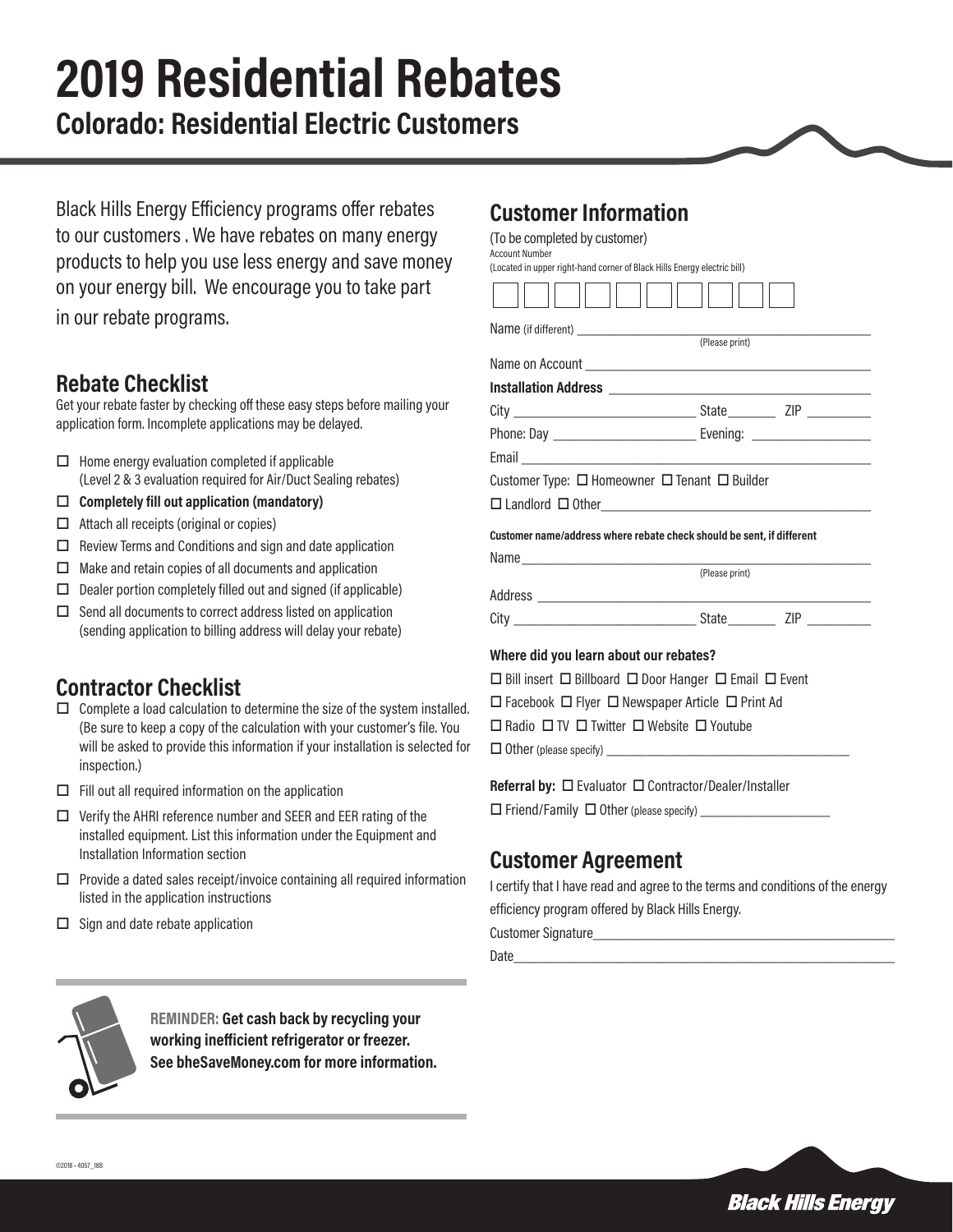## **Eligible Equipment**

| <b>HIGH EFFICIENCY COOLING</b>                                                                                                                                                                                                                                                                                                                                                                                                                                  |                                                          |                                                                                                                                                                                                                                                                                                                                                                                                                                                                                                                                                                                                                                                  |                      |                                                                                                                                                            |  |
|-----------------------------------------------------------------------------------------------------------------------------------------------------------------------------------------------------------------------------------------------------------------------------------------------------------------------------------------------------------------------------------------------------------------------------------------------------------------|----------------------------------------------------------|--------------------------------------------------------------------------------------------------------------------------------------------------------------------------------------------------------------------------------------------------------------------------------------------------------------------------------------------------------------------------------------------------------------------------------------------------------------------------------------------------------------------------------------------------------------------------------------------------------------------------------------------------|----------------------|------------------------------------------------------------------------------------------------------------------------------------------------------------|--|
| Equipment type                                                                                                                                                                                                                                                                                                                                                                                                                                                  |                                                          | <b>Efficiency Requirement</b>                                                                                                                                                                                                                                                                                                                                                                                                                                                                                                                                                                                                                    |                      | <b>Rebate Amount</b>                                                                                                                                       |  |
| Air-Source Heat Pump (ASHP) Split System<br>Air-Source Heat Pump (ASHP) Split System<br>Air-Source Heat Pump (ASHP) Split System<br>Heat Pump Ductless Mini Split<br>Central Air-Conditioner (CAC) Split System <sup>1</sup><br>Central Air-Conditioner (CAC) Split System <sup>1</sup><br>Central Air-Conditioner (CAC) Split System<br>High Efficiency Evaporative Cooler*<br>High Efficiency Evaporative Cooler*<br>Evaporative Cooler - Whole House Cooler* |                                                          | ■ $\geq$ 15 SEER $\geq$ 12.5 EER $\geq$ 8.5 HSPF<br>$\blacksquare$ $\geq$ SEER 16 $\geq$ EER 12.5 $\geq$ HSPF 8.5<br>$\blacksquare$ $\geq$ SEER 17 $\geq$ EER 12.5 $\geq$ HSPF 8.6<br>$\blacksquare$ $\geq$ 21 SEER $\geq$ 10.0 HSPF<br>$\blacksquare$ $\geq$ 15 SEER $\geq$ 12.5 EER<br>$\blacksquare$ $\geq$ 16 SEER $\geq$ 13 EER<br>$\blacksquare$ $\geq$ 17 SEER $\geq$ 13 EER<br>■ ISR air flow rating 2,500 CFM or greater<br>■ Central duct system Media saturation effectiveness 85%<br>or greater<br>$\blacksquare$ $\geq$ 85% media saturation; Periodic Purge Water Control;<br>Remote Thermostat control/ Minimum of 4 supply ducts |                      | \$250<br>\$450<br>\$650<br>\$300<br>\$250<br>\$400<br>\$550<br>Up to \$100<br>\$400<br>\$1,000                                                             |  |
| Geothermal Heat Pump                                                                                                                                                                                                                                                                                                                                                                                                                                            |                                                          | $\blacksquare$ $\geq$ 14.1 EER                                                                                                                                                                                                                                                                                                                                                                                                                                                                                                                                                                                                                   |                      | \$1,500                                                                                                                                                    |  |
| HIGH EFFICIENCY APPLIANCES                                                                                                                                                                                                                                                                                                                                                                                                                                      |                                                          |                                                                                                                                                                                                                                                                                                                                                                                                                                                                                                                                                                                                                                                  |                      |                                                                                                                                                            |  |
| Equipment type                                                                                                                                                                                                                                                                                                                                                                                                                                                  |                                                          | <b>Efficiency Requirement</b>                                                                                                                                                                                                                                                                                                                                                                                                                                                                                                                                                                                                                    |                      | <b>Rebate Amount</b>                                                                                                                                       |  |
| Heat Pump Water Heater                                                                                                                                                                                                                                                                                                                                                                                                                                          |                                                          | <b>ENERGY STAR rated</b>                                                                                                                                                                                                                                                                                                                                                                                                                                                                                                                                                                                                                         |                      | \$500                                                                                                                                                      |  |
| <b>ENVELOPE MEASURE RETROFIT**</b><br>(Must have a Level 2 & 3 Energy Evaluation to be eligible for Air/Duct Sealing rebates.)                                                                                                                                                                                                                                                                                                                                  |                                                          |                                                                                                                                                                                                                                                                                                                                                                                                                                                                                                                                                                                                                                                  |                      |                                                                                                                                                            |  |
| Equipment type                                                                                                                                                                                                                                                                                                                                                                                                                                                  | <b>Efficiency Requirement</b>                            |                                                                                                                                                                                                                                                                                                                                                                                                                                                                                                                                                                                                                                                  | <b>Rebate Amount</b> |                                                                                                                                                            |  |
| <b>Attic Insulation</b><br><b>Wall Insulation</b><br>Air Sealing<br><b>Duct Sealing</b>                                                                                                                                                                                                                                                                                                                                                                         | $\blacksquare$ $\geq$ R-38<br>$\blacksquare$ $\geq$ R-13 | ■ 25% ACH Reduction (blower door test required)<br>$\blacksquare$ $\leq$ 8 CFM25 per 100 sq. ft of conditioned<br>space for ducts in unconditioned space.<br>Duct blaster required.                                                                                                                                                                                                                                                                                                                                                                                                                                                              |                      | \$0.35 per square foot, up to \$500<br>\$0.65 per square foot, up to \$750<br>50% of incremental cost, up to \$200<br>50% of incremental cost, up to \$200 |  |

\*See website www.bheSaveMoney.com for list of qualified evaporator coolers.

\*\*Home must have a central cooling system to be eligible for the insulation (attic & wall) rebate, air sealing rebate and duct sealing rebate.

#### **Verification**

The sales receipt indicating date of purchase, dealer/contractor name, manufacturer name and model number of equipment must accompany the rebate application. Incomplete applications will be delayed. Black Hills Energy reserves the right to verify sales receipts and installations and to conduct random inspections to verify installation of the equipment at the address indicated on rebate application. The customer agrees to provide reasonably access to the residence to inspect the HVAC system installed. Inspections may be performed after the rebate payment at the company's discretion up to one year after date of application. After approval, please allow four to six weeks for delivery of the rebate check.

#### **Selecting the Right Equipment**

Customer must select a new system with an over all efficiency as shown in the table above. The system must be matched, which means the outdoor condenser unit and the indoor evaporator coil were designed by the manufacturer to work together to provide top performance and maximum efficiency. 1 **No commercial units allowed**. Portable coolers or systems with vapor compression backup are not eligible, nor is used or reconditioned equipment.

The use of a furnace's variable speed fan to increase the SEER rating above the nominal rating will be allowed for determining rebate eligibility provided that the customer simultaneously purchased and installed a new furnace and air conditioner. The over all furnace and air conditioning rating must be found in the AHRI directory.

#### **Tax Information**

Rebates may be subject to federal and/or state income tax reporting. Applicant is responsible for contacting a qualified tax advisor to determine tax liability. Black Hills Energy is not responsible for any tax consequences of the rebate program.

#### **Disclaimer**

Black Hills Energy does not guarantee that installation of equipment qualifying for rebates will result in reduced energy usage or demand, or in cost savings. The Customer will hold harmless Black Hills Energy and its officers, directors, shareholders, agents, employees, and representatives from all claims, liabilities, fines, interest, costs, expenses, and damages incurred by the Customer, for any damage, injury, death, loss or destruction of any kind to persons or property, to the extent the damage, injury, death, loss or destruction arises out of or is related to the conduct, negligence, willful misconduct, misrepresentation, breach of warranty or other breach of this rebate form on the part of Black Hills Energy.

## **Additional Information**

ACH = Air Changes per Hour CFM = Cubic Feet per Minute EER = Energy Efficiency Ratio

- HSPF = Heat Seasonal Performance Factor
- ISR = Industry Standard Rated
- SEER = Seasonal Energy Efficiency Ratio

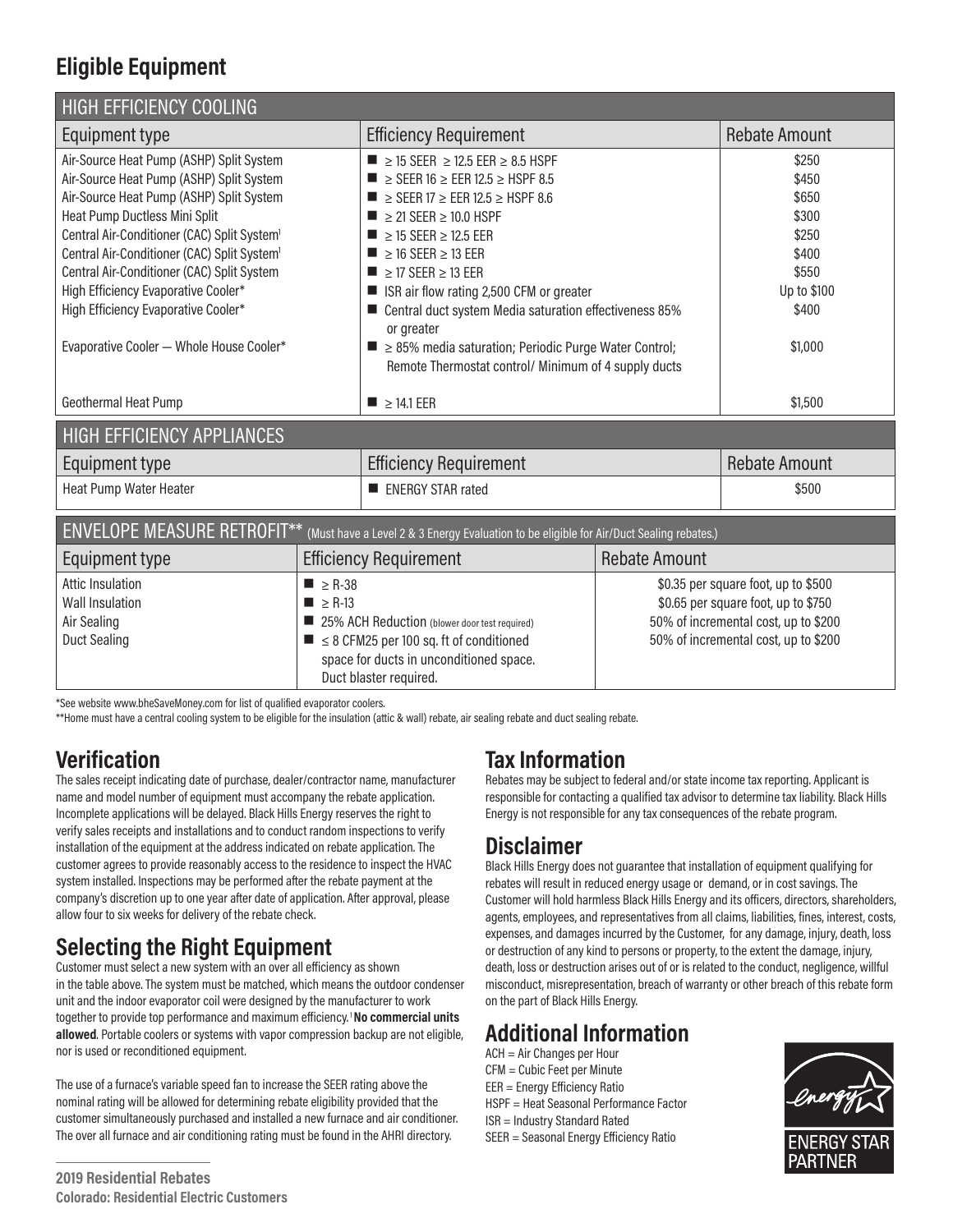## **Terms And Conditions**

#### General Eligibility

- 1. Applicant must be a current Colorado electric residential customer of Black Hills Energy.
- **2. Purchase and installations must be completed between January 1, 2019 and December 31, 2019. Applications for work done in 2019 must be received by Jan. 31, 2020.**
- 3. Applications will be processed on a first-come, first serve basis. The program will end when the budget is depleted. Funds are limited.
- 4. This program is subject to regulatory rules and orders, and Black Hills Energy reserves the right to change or to end any portion of this program without notice.
- 5. Black Hills Energy is not responsible if your contractor provides inaccurate information about the amount and/or conditions of the actual rebate or equipment eligibility.
- 6. The Air Conditioning Heating and Refrigeration Institute's (AHRI) Unitary Directory is used to identify product classification, determine efficiency ratings and confirm matched systems. Non-matched assemblies are not certified by the AHRI and are not eligible for rebate. The AHRI directory may be found at www.ahridirectory.org.
- 7. To qualify for the rebate, cooling equipment must meet minimum efficiency requirements as listed in this application.
- 8. To avoid delay, the dealer invoice returned with your rebate application must include manufacturer, model and serial number, efficiency rating and date of installation. Equipment cost, labor and tax must be itemized.
- 9. New equipment must be installed on the premises and must not be purchased for resale. You must purchase and install your evaporative cooling unit prior to submitting rebate application. All equipment must be new. No reconditioned or used equipment will qualify for a rebate.
- 10. A dated sales receipt/invoice from the contractor (not the distributor or equipment manufacturer) MUST accompany the rebate application, and it must include the following information: Purchase date; Customer name; Installation address; Equipment manufacturer; Condenser model and serial numbers; Evaporator coil model and serial numbers; Furnace model and serial numbers (if applicable).

#### **11. Checks will be made payable to customer shown on invoice.**

12. Black Hills Energy will randomly inspect installations to ensure measures are implemented properly.

Mail completed application and itemized invoices to:

Black Hills Energy c/o Energy Efficiency Programs P.O. Box 5167, Des Moines, IA 50305

#### **ADDITIONAL INFORMATION**

For more information or to download additional applications visit **www.bheSaveMoney.com**  or call our toll-free help line at **888-567-0799**.



# **Structure information (Mandatory)**

| <b>Type of Facility:</b> $\Box$ New $\Box$ Existing $\Box$ Addition                                                  |                                           |  |
|----------------------------------------------------------------------------------------------------------------------|-------------------------------------------|--|
| Year Built <b>Mark Contact Contact Contact Contact Contact Contact Contact Contact Contact Contact Contact Conta</b> |                                           |  |
| $\Box$ Single-Family $\Box$ Manufactured home $\Box$ Apt./Condo                                                      |                                           |  |
| <b>Equipment Type:</b> $\Box$ New $\Box$ Replacement                                                                 |                                           |  |
| <b>Installation Type:</b> $\Box$ First cooling system in the home                                                    |                                           |  |
| $\Box$ Replacing existing Evaporative Cooler                                                                         |                                           |  |
| $\Box$ Replacing Central A/C System                                                                                  |                                           |  |
| $\Box$ Second or Additional Cooling System                                                                           |                                           |  |
| Where is unit installed? $\Box$ Attic $\Box$ Ground $\Box$ Roof                                                      |                                           |  |
| Remote thermostat? $\square$ Yes $\square$ No                                                                        |                                           |  |
| Programmable thermostat? $\Box$ Yes $\Box$ No                                                                        |                                           |  |
| <b>Space Heating Type:</b>                                                                                           |                                           |  |
| $\Box$ Forced Air Furnace                                                                                            | Approximate age of old unit _____________ |  |
| $\Box$ Boiler                                                                                                        | Approximate age of old unit ____________  |  |
| $\Box$ Electric Heat/Other                                                                                           | Approximate age of old unit ____________  |  |
| <b>Cooling:</b> $\Box$ Yes $\Box$ No                                                                                 |                                           |  |
| $\Box$ Central Air Conditioning                                                                                      | Approximate age of old unit ____________  |  |
| $\Box$ Heat Pump                                                                                                     | Approximate age of old unit ____________  |  |
| $\Box$ Whole Home Cooler                                                                                             | Approximate age of old unit ____________  |  |

## **Certification**

(To be completed by dealer/contractor or installer)

We certify that the indicated equipment was installed per the Terms and Conditions of this program at the address shown. All Terms and Conditions of the program have been met. We certify that all equipment information provided in the application is correct. Black Hills Energy reserves the right to inspect and verify any equipment before or after issuing rebates. Attach copy of all invoices and related materials to rebate form.

| □ Self-Installed (Homeowner) |  |
|------------------------------|--|